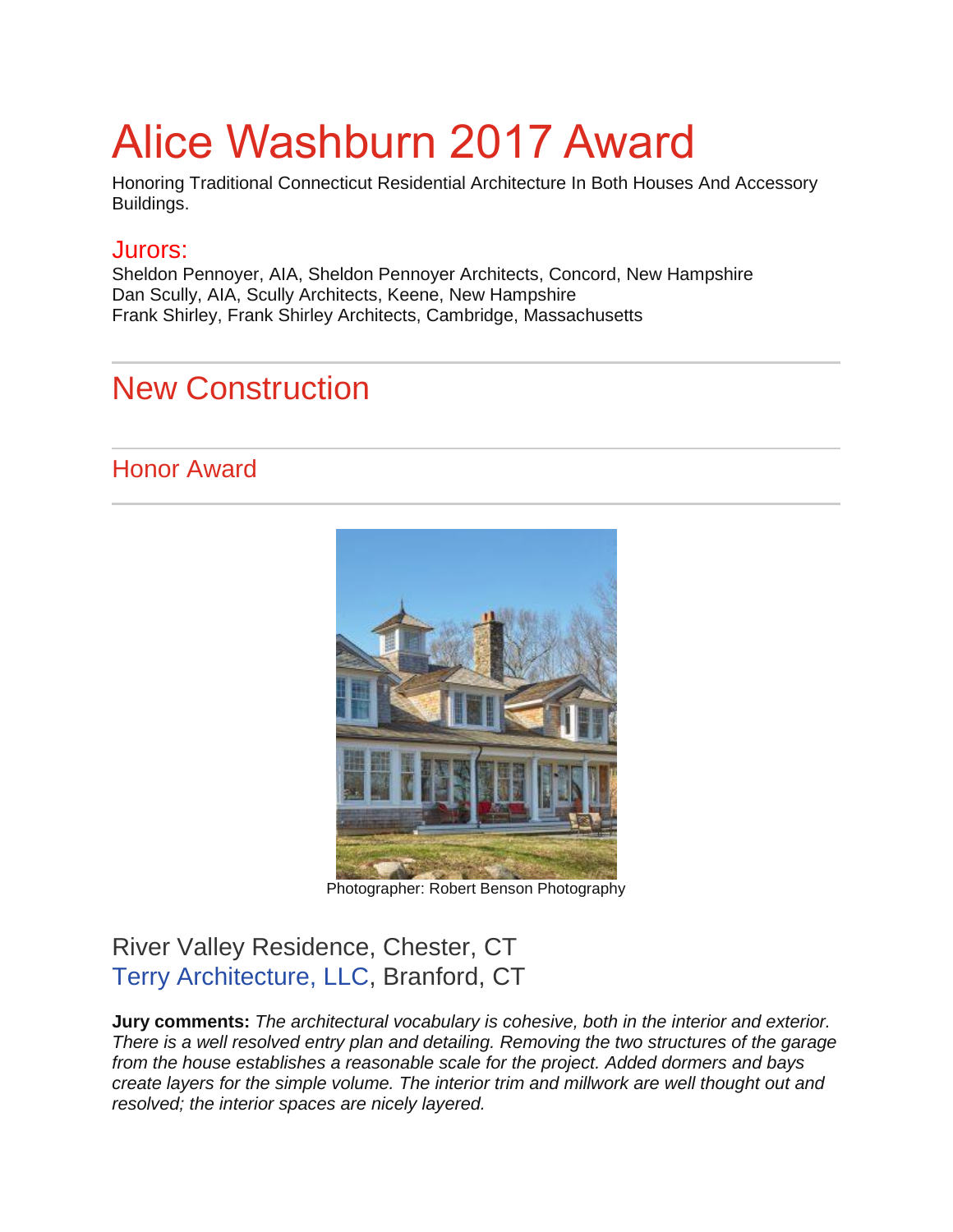#### Honorable Mention



Photographer: Stacy Bass Photography

#### Seaside House, Guilford, CT [J.P. Franzen Associates Architects, PC,](http://www.franzenarchitects.com/) Southport, CT

**Jury comments:** *There is a very good site plan. The entry passageway into the courtyard provides a nice transitional scale between the main house and accessory structures. The approach through the garage as it frames the barn beyond is very well scaled. The jury appreciated the juxtaposition of the clean detailing of the interior, traditionally expressed mill work juxtaposed with modern furniture and decoration.*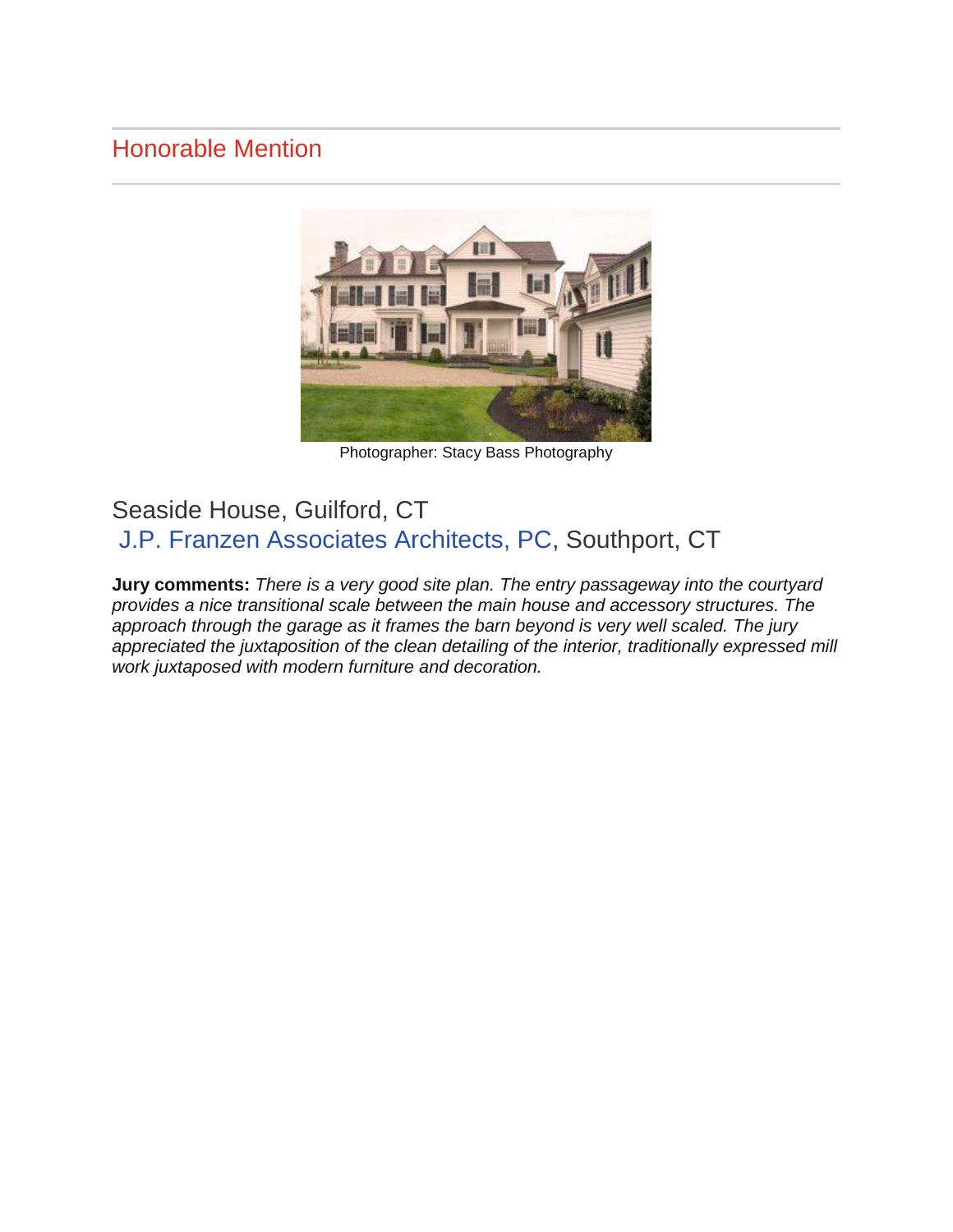# **Citation**



Photographer: Woodruff/Brown Architectural Photography

## Waterfront French Eclectic, Darien, CT [Douglas VanderHorn Architects,](http://www.vanderhornarchitects.com/) Greenwich, CT

**Jury comments:** *The jury found the allée that makes an entry sequence extending into the foyer of the house stunning. This house, with its good plan, clearly belongs on a larger site, giving it the appropriate scale of land to house area.*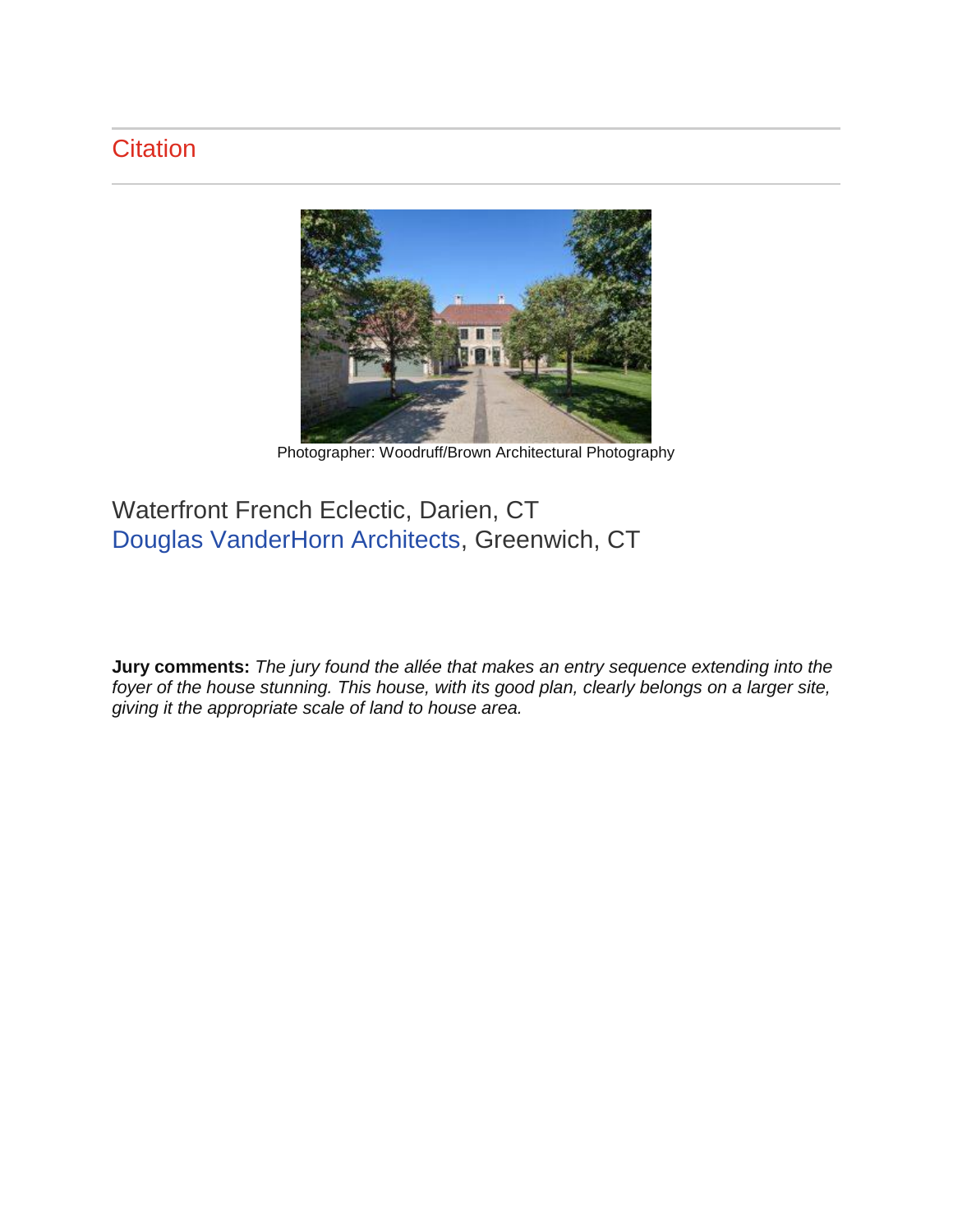# Additions and Renovations

#### Honor Award



Photographer: David Sloan

## Mid-century Addition and Remodeling, Wilton, CT [Rob Sanders Architects, LLC,](http://www.robsandersarchitects.com/) Wilton, CT

**Jury comments:** *This well executed, appropriately modest addition and renovation enhanced the original vocabulary of the existing 1950's modern structure. Its subtle and controlled transformation gives the house new life.*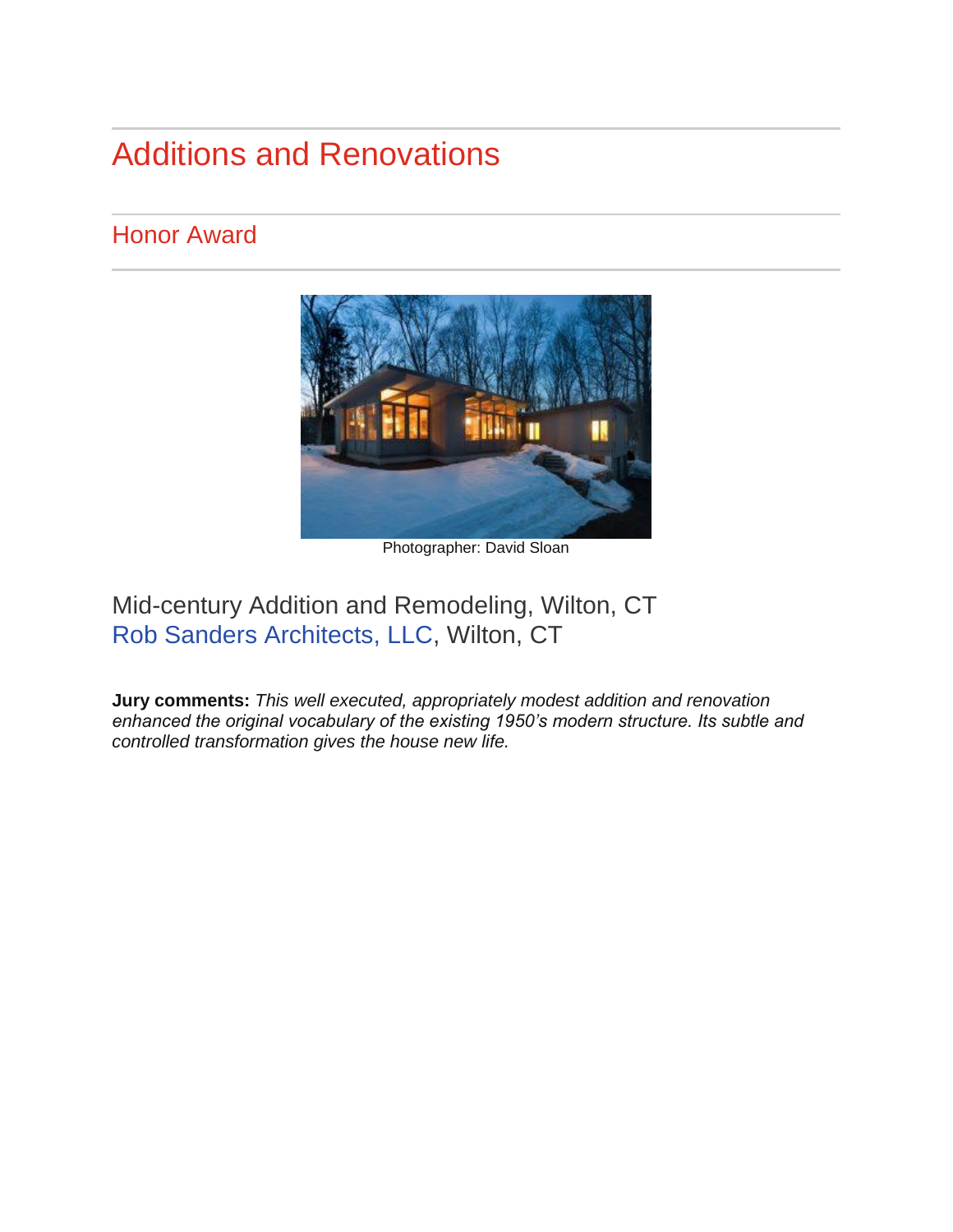#### Honorable Mention



Photographer: Landino Photography

#### Smart, Healthy and Green, Greenwich, CT [Saniee Architects LLC,](http://www.sanieearchitects.com/) Greenwich, CT

**Jury comments:** *A strong piece of design work, this vast improvement to the original building creates an identity. The clarity of the entrance and the shaping of the volumes are well done. Good elevations with new windows articulate portions of the building. The clean, modern lines of the interior detailing are excellent. This is a refined, subtle renovation.*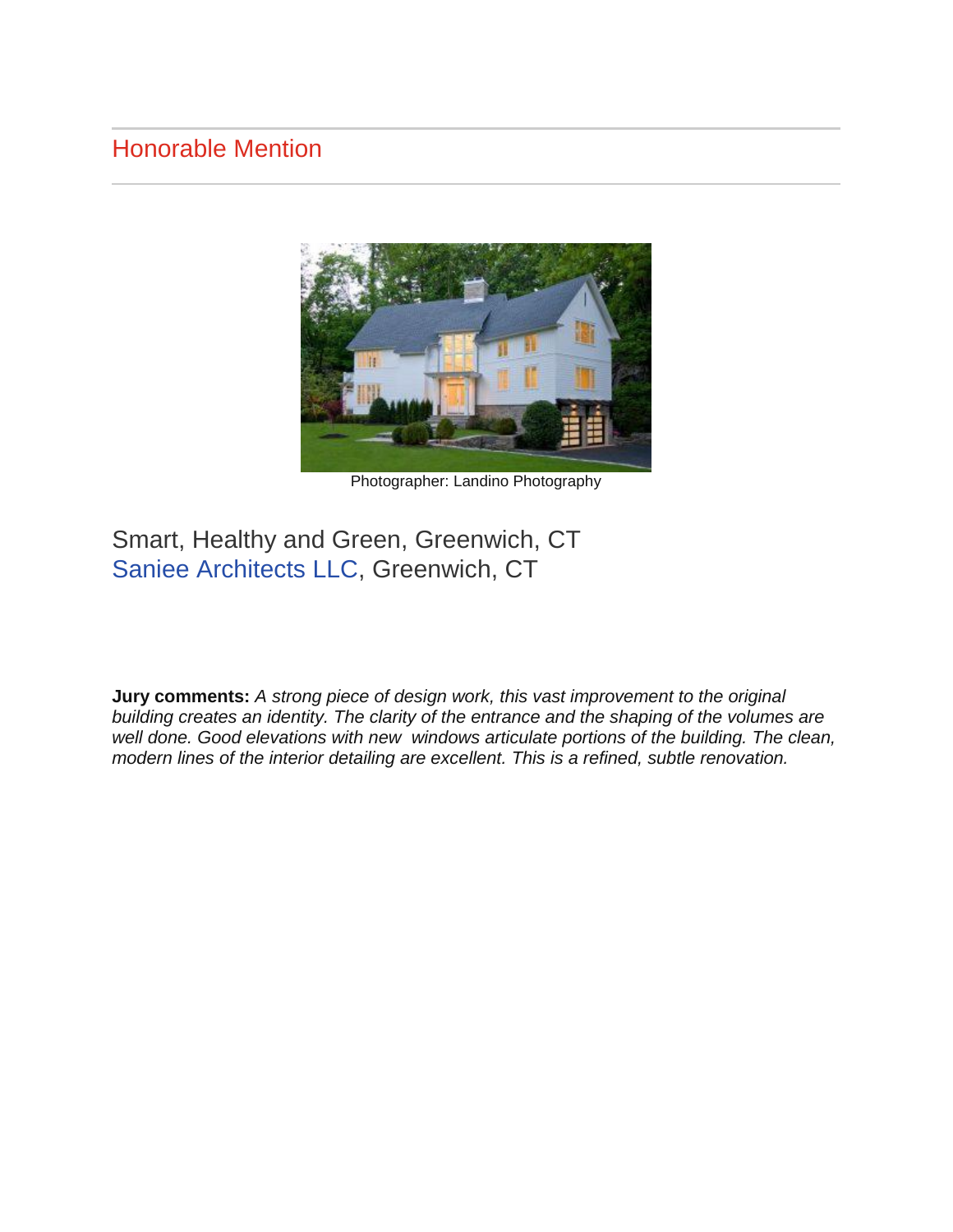#### **Citation**



Photographer: Mella Kernan Architect

#### Additions to an 1830s Federal House, Greenwich, CT [Mella Kernan Architect,](http://www.mellakernanarchitects.com/) Westport, CT

**Jury comments:** *Good site organization and massing characterize this project.The connector ties the buildings together and shapes a sheltered space in the landscape. The barn is well detailed and nicely built.*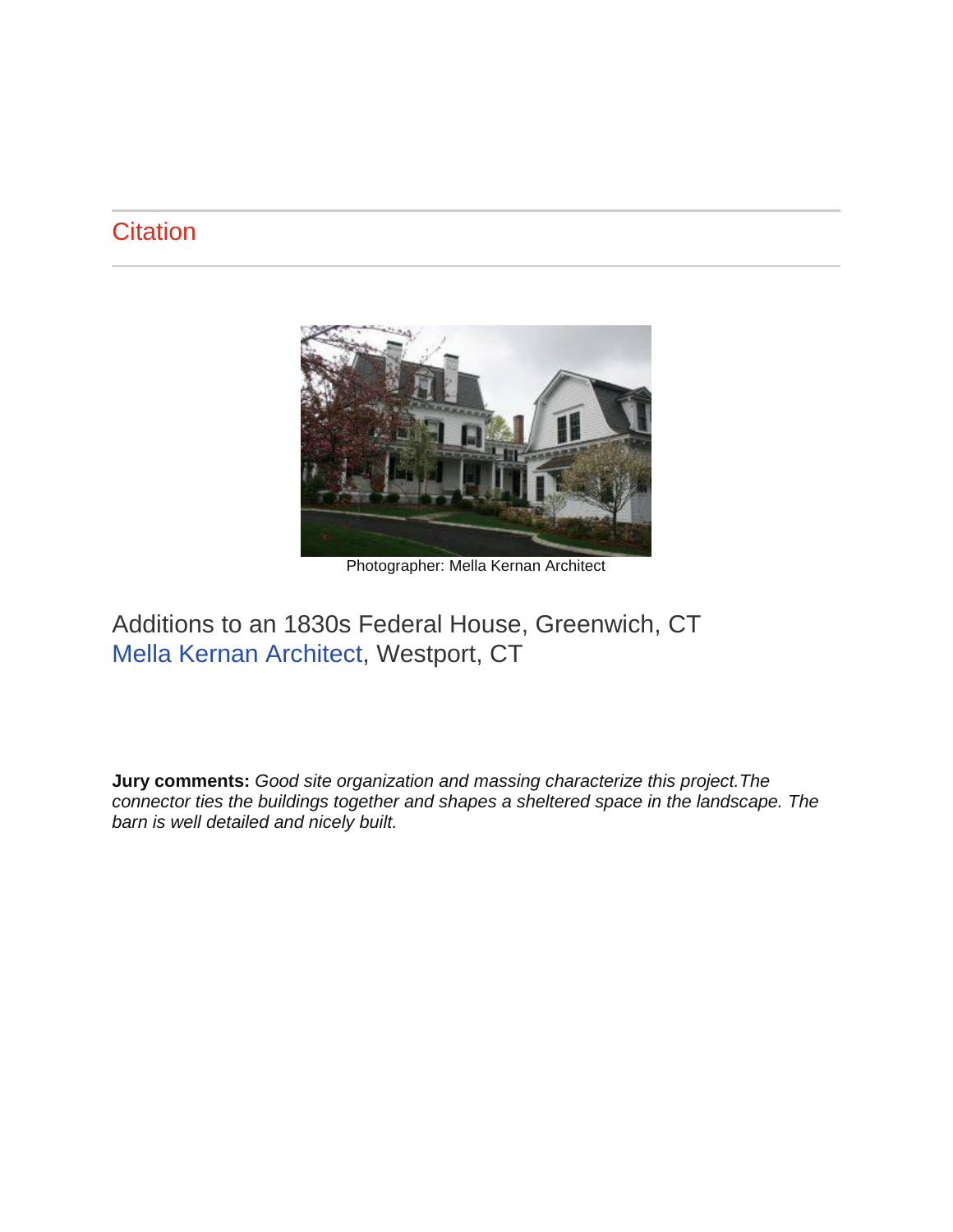# Accessory Buildings

#### Honor Award



Photographer: Andrew Bartolotta

#### Media Barn, Wilton, CT [Beinfield Architecture, PC,](http://www.beinfield.com/) South Norwalk, CT

**Jury comments:** *This project is an amazing transformation of an old barn structure, a reinterpretation of a traditional form with modern, sophisticated materials: the Corten steel is well suited to the surrounding landscape: the building is well integrated to the site. The simple and elegant entrance has an overwhelming scale while making you want to enter*  with the floating solid door. There is beautiful and sophisticated detailing to this exceptional *project. The jury appreciated the excellent process drawings.*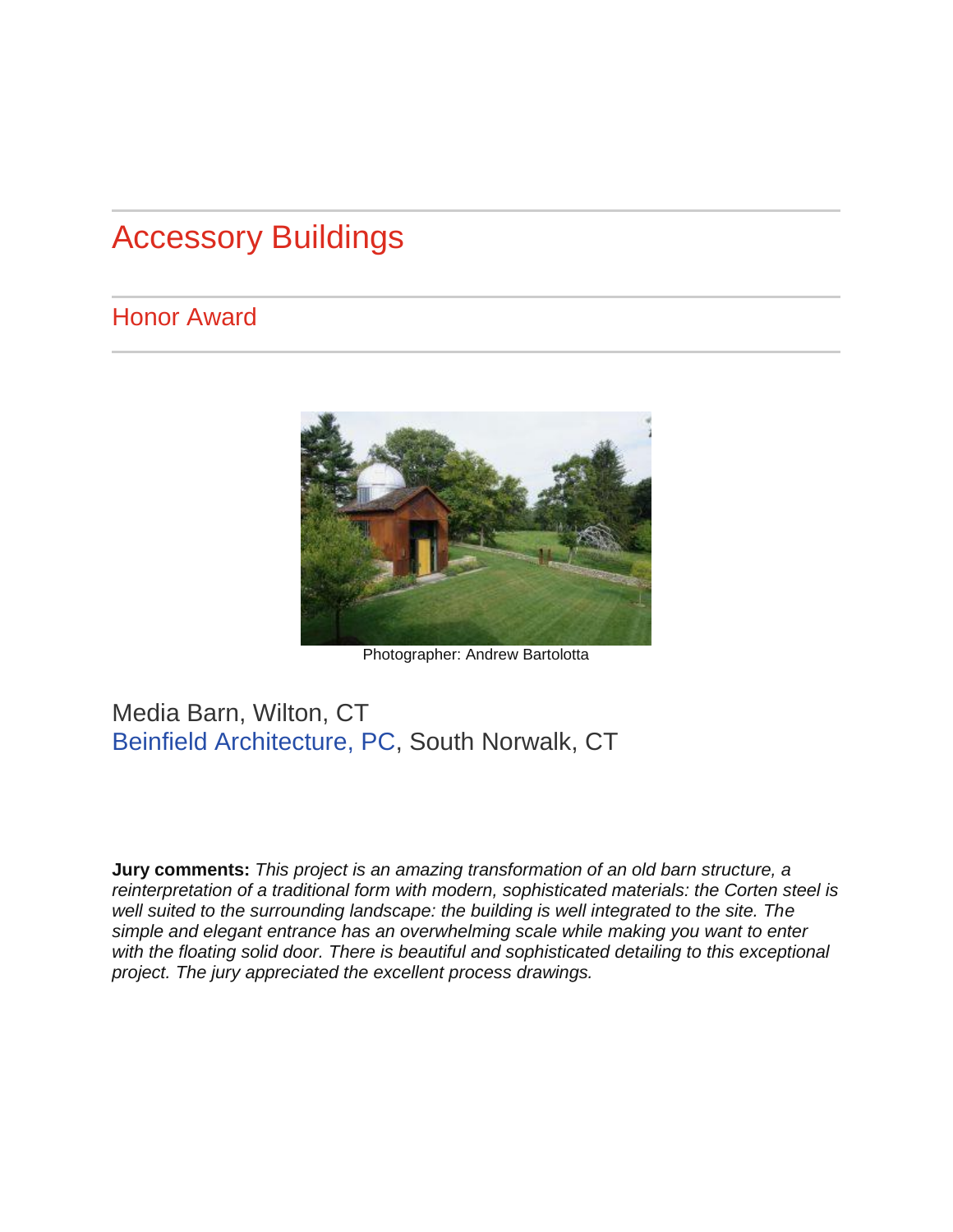#### Honorable Mention



Photographer: Woodruff/Brown Architectural Photography

#### Colonial Revival Pool House, Greenwich, CT [Douglas VanderHorn Architects,](http://www.vanderhornarchitects.com/) Greenwich, CT

**Jury comments:** *The pool house has an excellent relationship with the pool. There is an integrated use of materials in both the landscape and building. The drawings are beautiful.*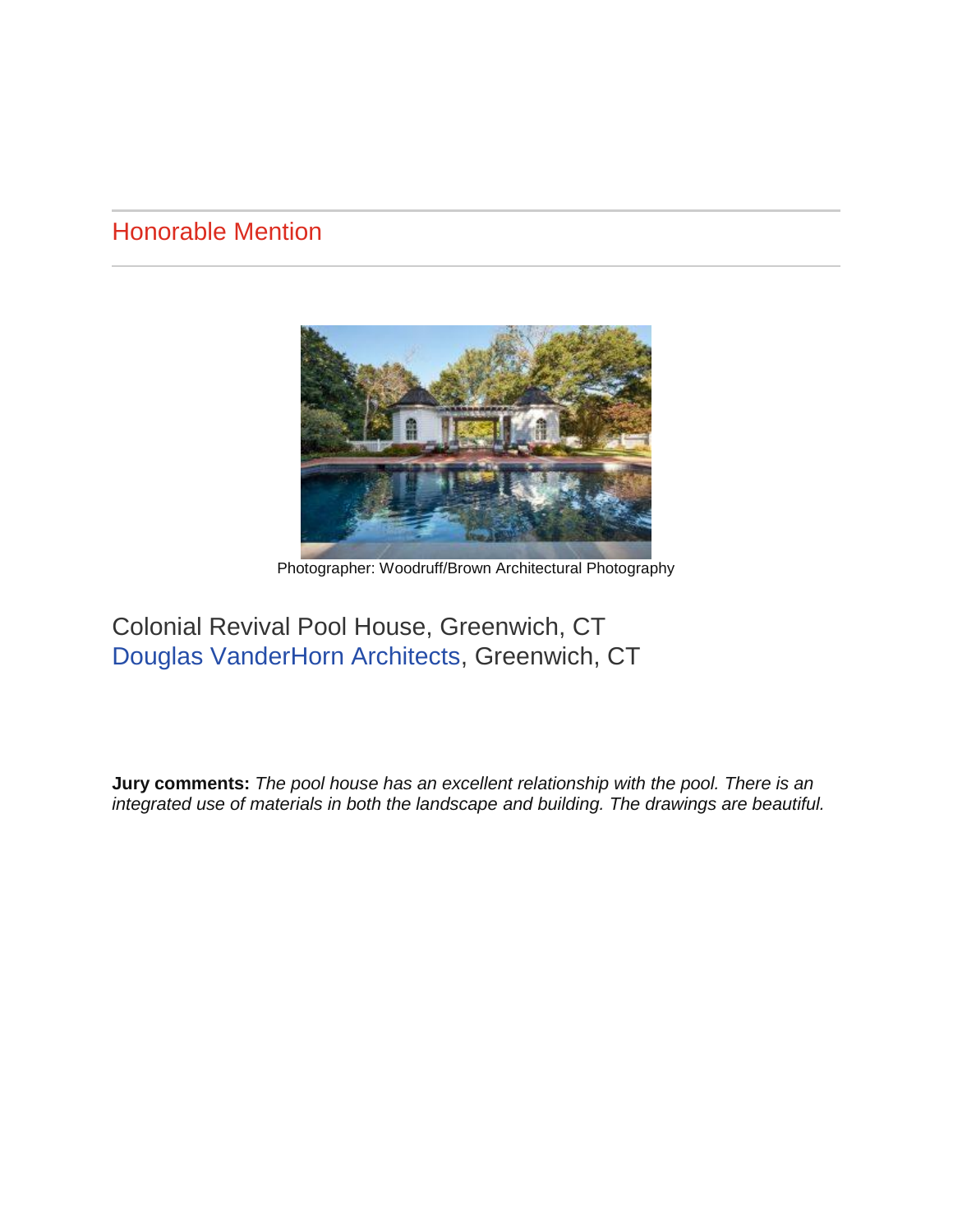#### **Merit**



Photographer: Stacy Bass Photography

#### Reconstructed Barn, Guilford, CT [J.P. Franzen Associates Architects, PC,](http://www.franzenarchitects.com/) Southport, CT

**Jury comments:** *The architect took a simple vernacular New England form and integrated it with a modern organization of fenestration. The connection to the landscape is stunning, the pass through elegant. The simple expression of the building volume in harmony with the modern detailing make this project worthy of an award.*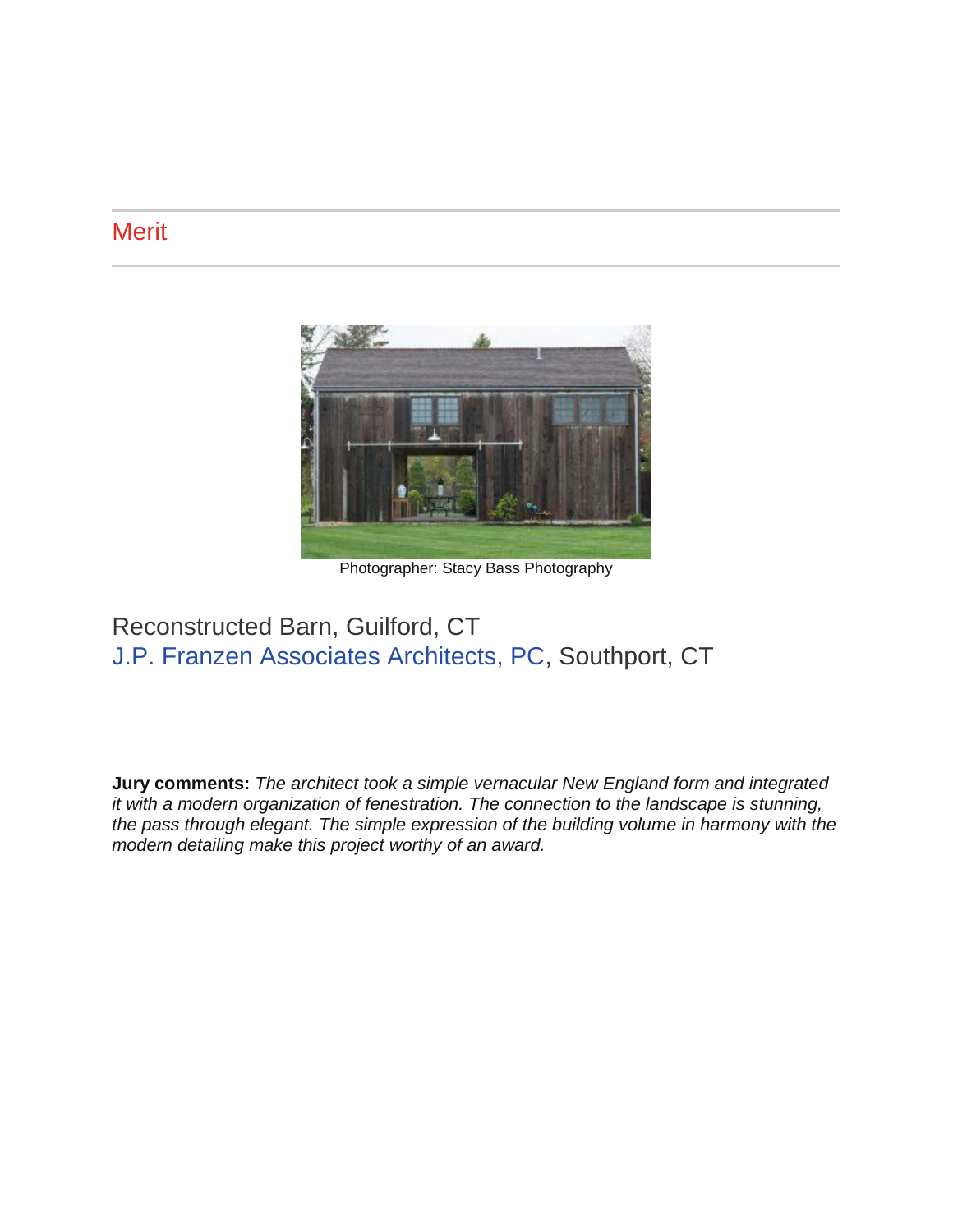#### **Merit**



Photographer: David Heald Photography

#### Dovecote in the Woods, Redding, CT [Austin Patterson Disston Architects,](http://www.apdarchitects.com/) Southport, CT

**Jury comments:** *There are beautiful renderings of the design for this amusing, fantasy pavilion. The structure has an interesting set of details. There is a tension between the dovecote facade and the telephone pole structure behind the plane of the wall. The structure is set against the vertical trees of a beautiful natural surrounding landscape.*